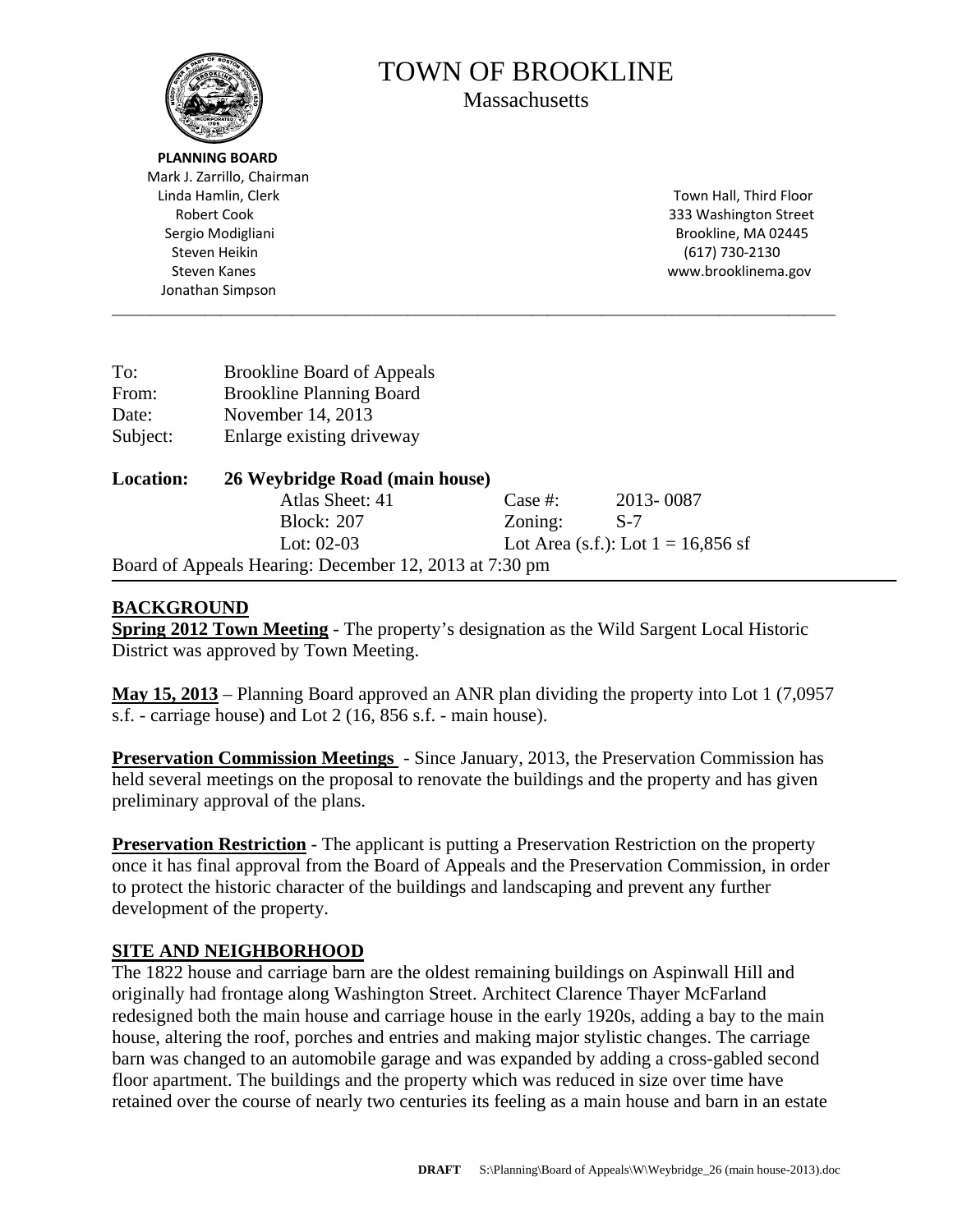setting with a long driveway and mature trees and shrubs. The site is bounded by Weybridge and Somerset Roads and the neighborhood is predominantly residential.

#### **APPLICANT'S PROPOSAL**

The applicant, Merrill Diamond, on behalf of the owner, proposes to widen the driveway to accommodate a new garage to be constructed in the basement of the building. The new driveway extends almost to the rear lot line to allow for turnaround space for a car backing out of the garage. The Preservation Commission has reviewed and preliminarily approved the proposed driveway, garage and landscape plan, which includes a fence, retaining walls, and re-grading. There is a companion case for the carriage house on Lot 1 for a new dwelling and attached garage.

## **FINDINGS**

```
Section 5.43 – Exceptions to Yard and Setback Regulations 
Section 6.04.5.c.3 – Design of All Off-Street Parking Facilities
```

| Dimensional<br><b>Requirements</b> | <b>Required</b> | <b>Proposed</b> | <b>Relief</b>        |
|------------------------------------|-----------------|-----------------|----------------------|
| <b>Rear Yard Setback</b>           | 5 ft            | 1 ft            | Sp. Permit*/Variance |

\* Under **Sec. 5.43**, the Board of Appeals may waive setback requirements if a counterbalancing amenity is provided. In this case, the new landscaping, fencing and historic preservation would serve as counterbalancing amenities.

## **PLANNING BOARD COMMENTS**

The Planning Board supports this proposal to widen the driveway in order to provide better circulation for cars exiting the garage. The applicant worked closely with the current owner of the property, the neighbors, the Planning Department and the Preservation Commission to develop this plan. The condition of the property will be improved by providing for parking within the existing house, rather than out in the open or in a newly built attached or freestanding garage, where the appearance of this historical property would be impacted. The Preservation Commission supported this concept, acknowledging that this was a better plan even though it required setback relief for the driveway. The proposed fencing and screening were also designed in conjunction with the neighbors and the Preservation Commission.

## **Therefore, the Planning Board recommends approval of the landscaping and site plan by James Toomey, Professional Land Surveyor, dated July 30, 2013, subject to the following conditions.**

- 1. Prior to the issuance of a building permit, the applicant shall submit final landscaping, fencing and re-grading plans subject to the review and approval of the Preservation Commission and the Assistant Director of Regulatory Planning.
- 2. Prior to the issuance of a building permit, the applicant shall submit to the Building Commissioner for review and approval for conformance to the Board of Appeals decision: 1) a final site plan stamped and signed by a registered engineer or land surveyor; 2) evidence that the Board of Appeals decision has been recorded at the Registry of Deeds.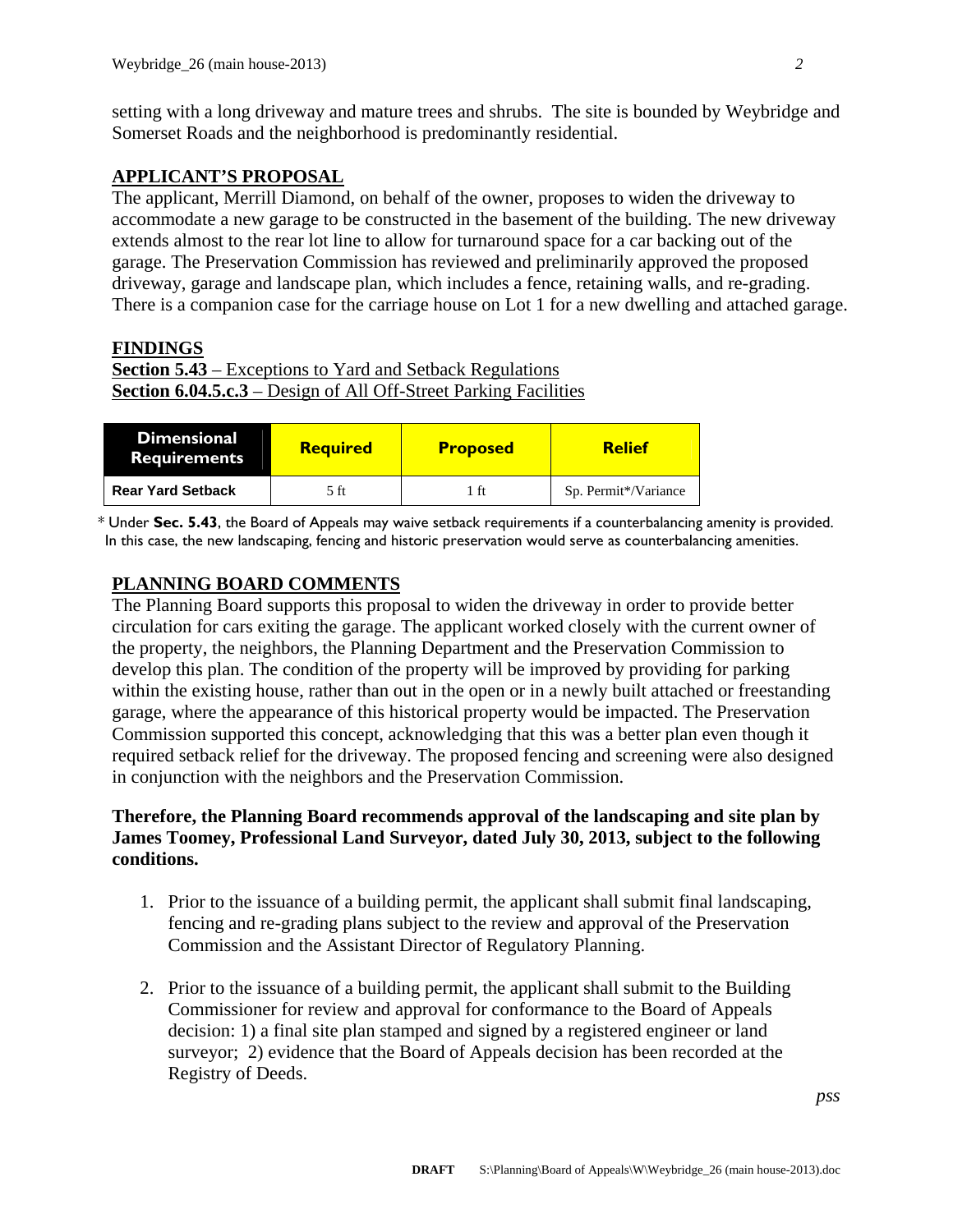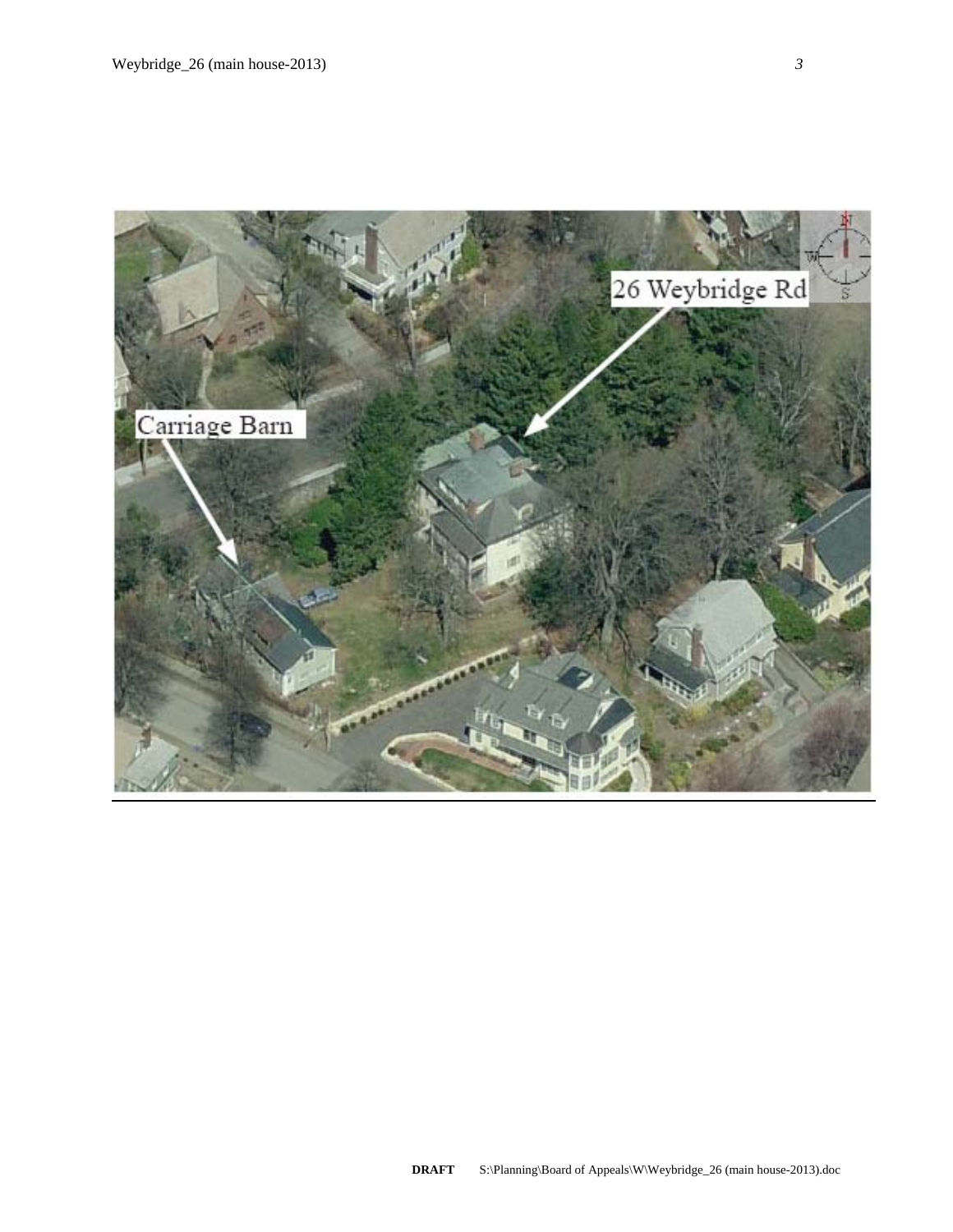